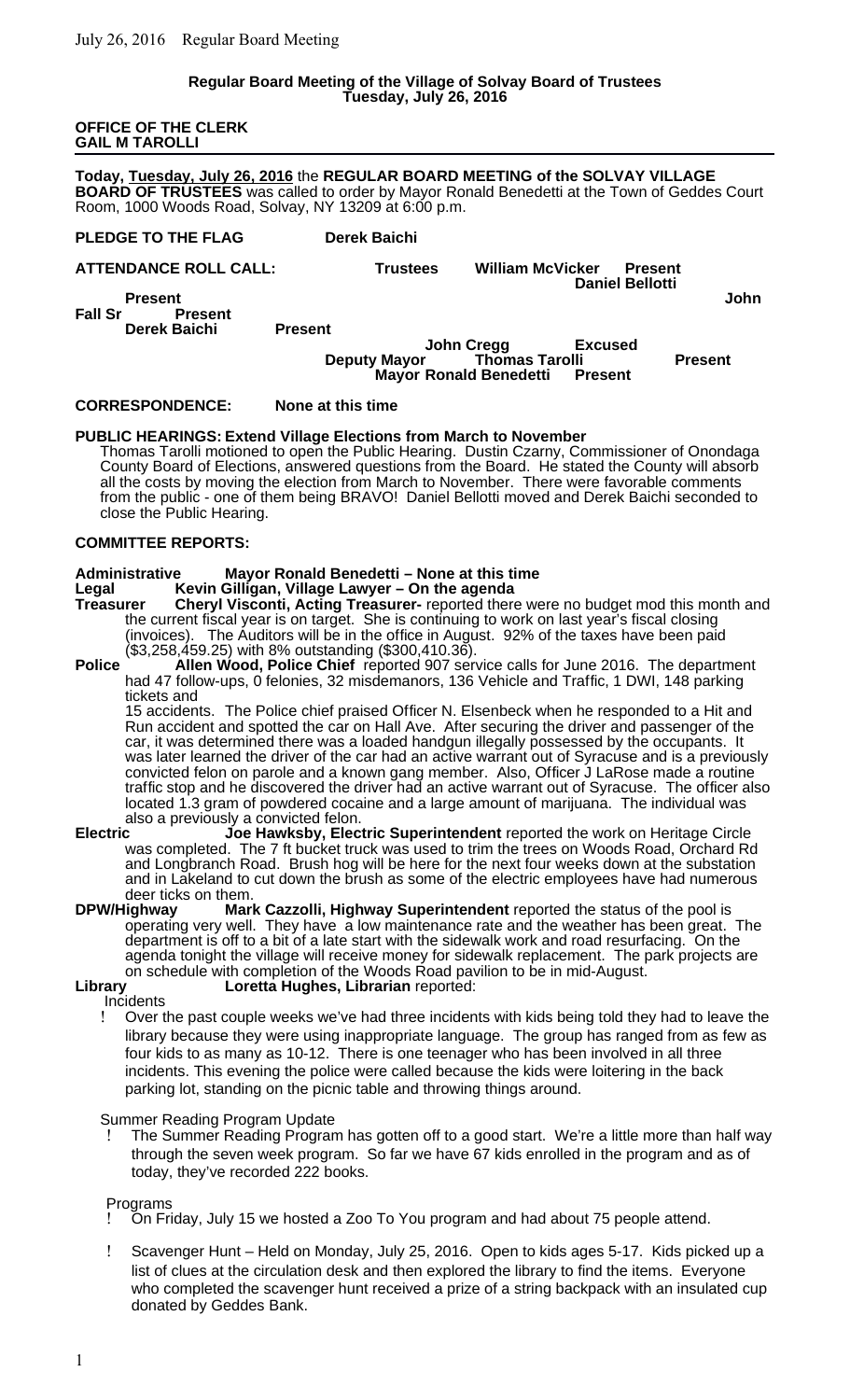# July 26, 2016 Regular Board Meeting

- MOST Traveling Science Show visits the library on Wednesday, 7/27 at 11:00 a.m.
- Dan the Snakeman Will be here on Wednesday, August 3 at 11:00 a.m.
- Fancy Nancy Tea Party Saturday, August 6 at 11:00 a.m. for kids ages 3-8.

# Friends of the Library

 Assisting the library this summer by donating towards library programs. They're going to purchase cookies for the Fancy Nancy Tea Party and they're going to donate one \$50 gift card and two \$25 gift cards to Barnes and Noble that we can use for prizes for the Summer Reading Program.

Facility

- Seth Thomas Pendulum Clock was recently cleaned and repaired and is now hanging above the fireplace in the Hazard Room. The clock is original to the library. It was donated by Cornelia Mertens who was hired as an Assistant Librarian in 1904 and was promoted to Head Librarian in 1912 when Mr. O. Ware Clary retired. Ms. Mertens died in 1939.
- Wi-Fi Hours Changed the hours that the library's wi-fi was available used to be 8 am to 9 pm each day of the week. We've reset the wi-fi to match the hours that the library is open to discourage people from loitering outside the library when the library is closed to use the wi-fi.

**Codes** Thomas Tarolli reported Larry Ball, Part time Code Officer has resigned. Pete Albrigo said that in the fall, the department will look for a replacement.

**Stormwater Mark Malley** reported that ESF interns will map the storm systems which is required by the DEC.

# **RESOLUTIONS:**

1. Authorization from the Board of Trustees to approve the minutes from the June 28, 2016 Regular Board

|                |              |               | Meeting and the Reading of the Minutes be herewith dispensed. |                       |
|----------------|--------------|---------------|---------------------------------------------------------------|-----------------------|
| <b>MOTION:</b> | John Fall Sr |               |                                                               |                       |
| <b>SECOND:</b> | Derek Baichi |               |                                                               |                       |
| AYES:          |              | <b>NAYES:</b> | n                                                             | <b>MOTION CARRIED</b> |

2. Authorization from the Board of Trustees to pay C&S Engineers \$15,347.50 for services rendered from

06/01/16 through 06/30/16. (Invoices: 0159826, 0159827, 159828, 0159829, 0159830, 159831) Below are the specific projects that will be reimbursed through a grant or the County. Invoice No. 0159827 – Project No. 114.213.001 – I/I Reduction Grant Invoice No. 0159828 – Project No. 114.214.001 – Senator DeFrancisco Grant Invoice No. 0159830 – Project No. 114.217.001 – USDARD Funding Application – Montrose Avenue Revitalization I/I Reduction Invoice No. 0159831 – Project No. 114.218.001 – SAM Grant Total cost to the Village: \$5,020.00 **MOTION: Daniel Bellotti SECOND: Thomas Tarolli AYES: 6 NAYES: 0 MOTION CARRIED** 3. Authorization from the Board of Trustees to pay Costello, Cooney & Fearon, PLLC \$11,542.25

for

services rendered for the month of June, 2016. (Reimbursed \$787.50 from Community

|                |                        |                                               |   | Development, \$3,502 for Solvay Electric Labor; \$218.75 for Solvay Electric; \$34.00 for Labor) |  |
|----------------|------------------------|-----------------------------------------------|---|--------------------------------------------------------------------------------------------------|--|
|                |                        | Total paid by Village general fund: \$7,034). |   |                                                                                                  |  |
| <b>MOTION:</b> | Derek Baichi           |                                               |   |                                                                                                  |  |
| <b>SECOND:</b> | <b>Daniel Bellotti</b> |                                               |   |                                                                                                  |  |
| AYES:          |                        | <b>NAYES:</b>                                 | n | <b>MOTION CARRIED</b>                                                                            |  |

4. Authorization from the Board of Trustees to approve

**WHEREAS**, the property described by the following tax map number(s) and located at the following address(s) is/are in the Village of Solvay, is/are owned by the following owner(s); and

**WHEREAS**, as the aforesaid property owner(s) allows the property to accumulate high weeds, brush, grass, trash, debris, or other matter, in a manner that is unhealthy, hazardous, or dangerous and in violation of Chapter 56; and

**WHEREAS**, the owner(s) was notified by certified mail and/or posted on site and a follow up revealed the violation still exists

**NOW**, be it resolved that the Village of Solvay Board shall authorize the property to be cut, trimmed, and removed by the Village Representatives, and all actual costs of work or services rendered at the direction of the Village Board, shall be assessed and collected in the same manner and time as the taxes levied on the premises.

|                                           | STREET ADDRESS TAX MAP                       | 203 Freeman Ave 011.-07-32.0 |   | NAME OF OWNER<br>Kristen LaManna |
|-------------------------------------------|----------------------------------------------|------------------------------|---|----------------------------------|
| <b>MOTION:</b><br><b>SECOND:</b><br>AYES: | <b>Daniel Bellotti</b><br>Derek Baichi<br>6. | <b>NAYES:</b>                | n | <b>MOTION CARRIED</b>            |

5. Authorization to accept the bid from J&B Installations in the amount of \$29,225.00 for roof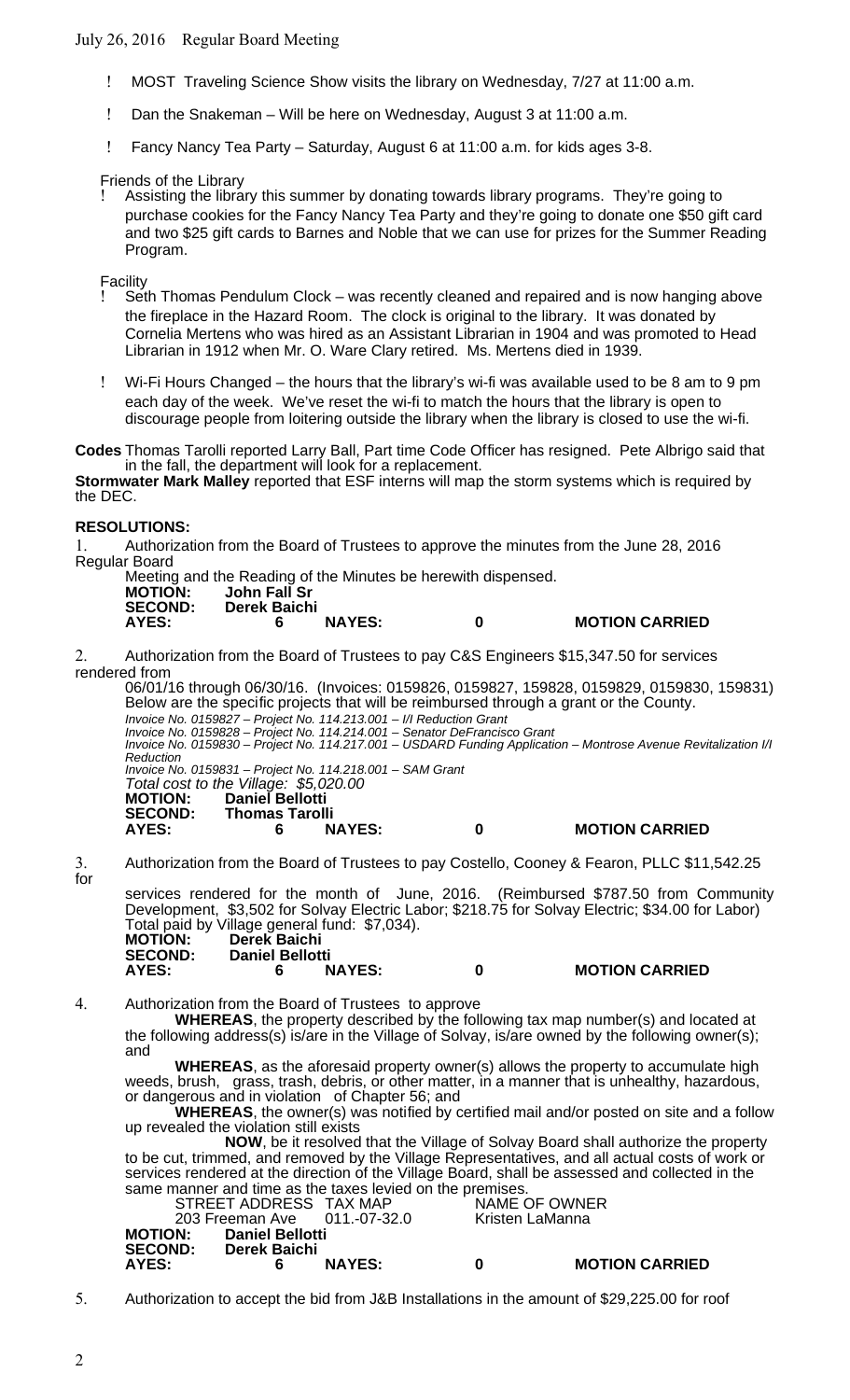replacement at Mountaintop Fire Station and authorize the Mayor to sign a contract with J&B Installations to complete the roof replacement project.

| <b>MOTION:</b><br><b>SECOND:</b> | <b>Derek Baichi</b><br><b>Thomas Tarolli</b> |               |   |                       |
|----------------------------------|----------------------------------------------|---------------|---|-----------------------|
| AYES:                            |                                              | <b>NAYES:</b> | 0 | <b>MOTION CARRIED</b> |

6. Authorize acceptance of a bid for 2016 sidewalk replacement to Paduana Construction, as lowest

responsible bidder and authorize the Mayor to sign an appropriate contract for this work in accordance with the Paduana Construction bid and the Bid Tabulation prepared by C&S

| Engineers.     |                        |   |                       |
|----------------|------------------------|---|-----------------------|
| <b>MOTION:</b> | <b>Daniel Bellotti</b> |   |                       |
| <b>SECOND:</b> | John Fall Sr           |   |                       |
| AYES:          | <b>NAYES:</b>          | 0 | <b>MOTION CARRIED</b> |

7. Authorization from the Board of Trustees to approve to hire Morgan Cappon as a lifeguard substitute at

a rate of \$9.00 per hour for the summer of 2016.

| <b>NAYES:</b> | -0                             | <b>MOTION CARRIED</b>                                                                                                                                      |
|---------------|--------------------------------|------------------------------------------------------------------------------------------------------------------------------------------------------------|
|               | Derek Baichi<br>Thomas Tarolli | $\alpha$ rate of $\phi$ . $\alpha$ , $\beta$ , $\alpha$ , $\alpha$ , $\alpha$ , $\alpha$ , $\alpha$ , $\alpha$ , $\alpha$ , $\alpha$ , $\alpha$ , $\alpha$ |

8. **Daniel Bellotti** made the following motion which was seconded by **John Fall Sr.**

**WHEREAS**, Village of Solvay Elections have historically been held on the third Tuesday in March, in odd numbered years; and

**WHEREAS,** in September, 2012 the Village Board turned the conduct of Village Elections over to the Onondaga County Board of Elections; and

**WHEREAS**, many villages in the County have done likewise and have further changed the timing of their elections so that they are held in November, at the time of the General Election; and

**WHEREAS**, holding Village elections in the Fall, at the time of the General Election, can result in many efficiencies and reduced cost; and

**WHEREAS**, holding Village elections in the Fall, at the time of the General Election can result in greater voter turnout and participation in Village elections.

**NOW, THEREFORE**, be it

**RESOLVED AND DETERMINED**, that from this date forward all Village of Solvay elections for the offices of Mayor, Trustee and Village Justice, formerly held on the third Tuesday in March of each Village election year shall henceforth be held on the normally scheduled November General Election cycle and date beginning with all Village Elections to be held in 2017, pursuant to the Onondaga County Board of Elections calendar; and it is further

**RESOLVED AND DETERMINED**, that all terms of current Village offices which would be up for election in 2017 shall be extended until December 31, 2017 and that the terms of current offices that would be up for election in 2019 shall be extended until December 31, 2019; these adjustments in terms of offices being approved in order to facilitate the change in election months and to provide for a period of transition and training of newly elected officers. The purpose of this provision is to make sure that office terms do not expire prematurely with the adoption of the new election cycle; and it is further

**RESOLVED AND DETERMINED, that this resolution is subject to permissive** 

# referendum.

The question of the foregoing Resolution was duly put to a vote and, upon roll call, the vote was as follows:

| <b>William McVicker</b>                                       | Trustee        | Voted | Yes     |  |  |
|---------------------------------------------------------------|----------------|-------|---------|--|--|
| Daniel Bellotti                                               | <b>Trustee</b> | Voted | Yes     |  |  |
| John Fall Sr                                                  | <b>Trustee</b> | Voted | Yes     |  |  |
| Derek Baichi                                                  | Trustee        | Voted | Yes     |  |  |
| John Cregg                                                    | Trustee        | Voted | Excused |  |  |
| Thomas Tarolli                                                | Trustee        | Voted | Yes     |  |  |
| <b>Ronald Benedetti</b>                                       | Mayor          | Voted | Yes     |  |  |
| The foregoing Resolution was thereupon declared duly adopted. |                |       |         |  |  |

**Dated: July 26, 2016**

9. Authorization from the Board of Trustees to approve Gregory Lowe as the accredited delegate for the

Village of Solvay at the Annual MEUA Conference on August 30, 31, September 1, 2, 2016 to be held at Holiday Valley, Route 219 Ellicottville, NY.<br> **MOTION:** Derek Baichi

#### **MOTION: Derek Baichi SECOND: Daniel Bellotti**

The question of the foregoing Resolution was duly put to a vote and, upon roll call, the vote was as follows:

| <b>William McVicker</b>                                       | <b>Trustee</b> | Voted | Yes     |
|---------------------------------------------------------------|----------------|-------|---------|
| Daniel Bellotti                                               | <b>Trustee</b> | Voted | Yes     |
| John Fall Sr                                                  | <b>Trustee</b> | Voted | Yes     |
| Derek Baichi                                                  | Trustee        | Voted | Yes     |
| John Cregg                                                    | <b>Trustee</b> | Voted | Excused |
| Thomas Tarolli                                                | <b>Trustee</b> | Voted | Yes     |
| <b>Ronald Benedetti</b>                                       | Mayor          | Voted | Yes     |
| The foregoing Resolution was thereupon declared duly adopted. |                |       |         |
| Dated: July 26, 2016                                          |                |       |         |